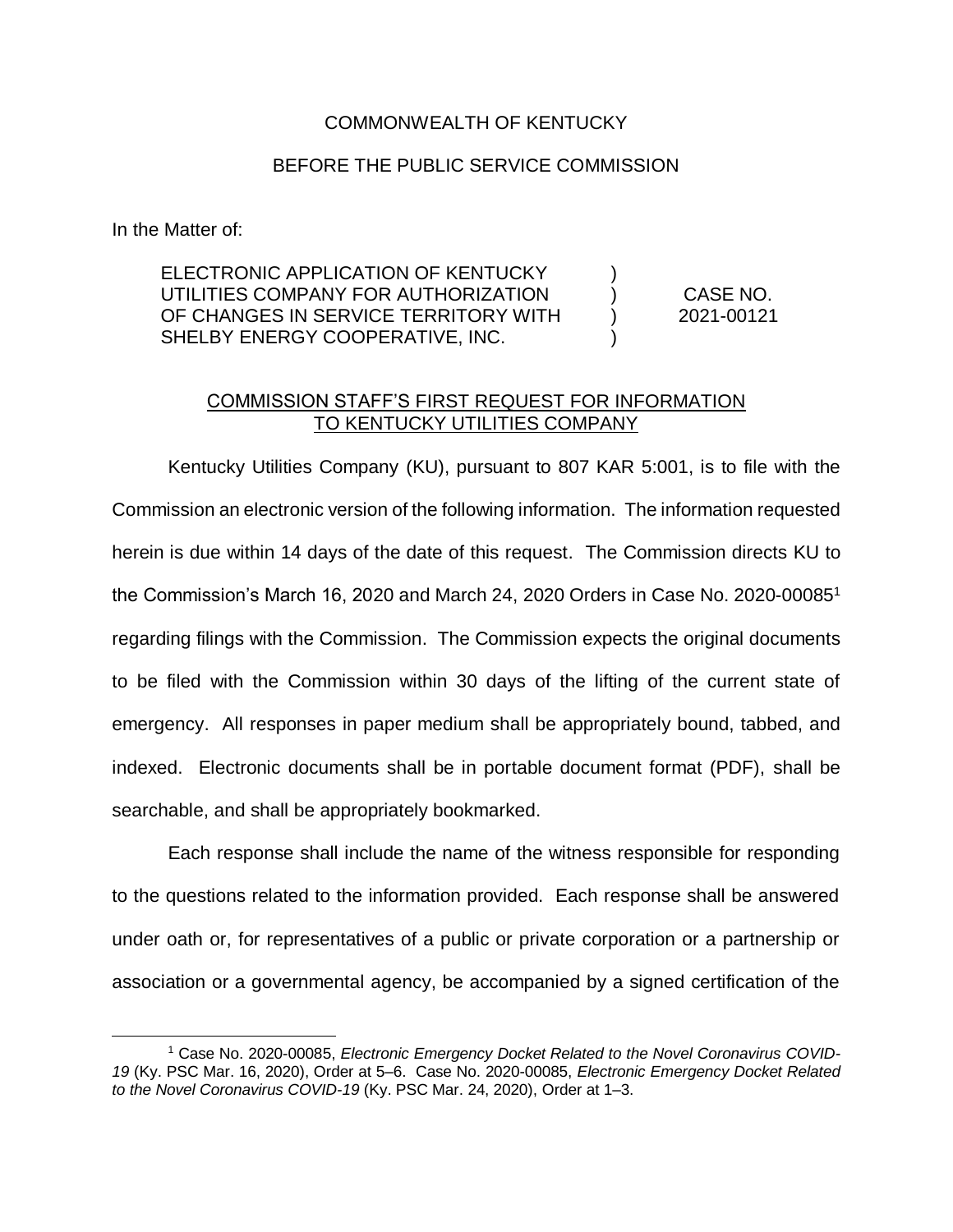preparer or the person supervising the preparation of the response on behalf of the entity that the response is true and accurate to the best of that person's knowledge, information, and belief formed after a reasonable inquiry.

KU shall make timely amendment to any prior response if KU obtains information that indicates the response was incorrect when made or, though correct when made, is now incorrect in any material respect. For any request to which KU fails or refuses to furnish all or part of the requested information, KU shall provide a written explanation of the specific grounds for its failure to completely and precisely respond.

Careful attention shall be given to copied material to ensure that it is legible. When the requested information has been previously provided in this proceeding in the requested format, reference may be made to the specific location of that information in responding to this request. When applicable, the requested information shall be separately provided for total company operations and jurisdictional operations. When filing a paper containing personal information, KU shall, in accordance with 807 KAR 5:001, Section 4(10), encrypt or redact the paper so that personal information cannot be read.

1. Refer to the Application, Exhibit 2, Quadrant Map 28-C-3. The quadrant map illustrates the change in territory boundary in red, but the existing boundary that will be replaced needs to have red Xs on it. Provide a revision. This revision should include an arrow with the case number pointing to the adjusted boundary, signature, and date of both parties. Submit this map on paper as well as sending a scanned PDF copy.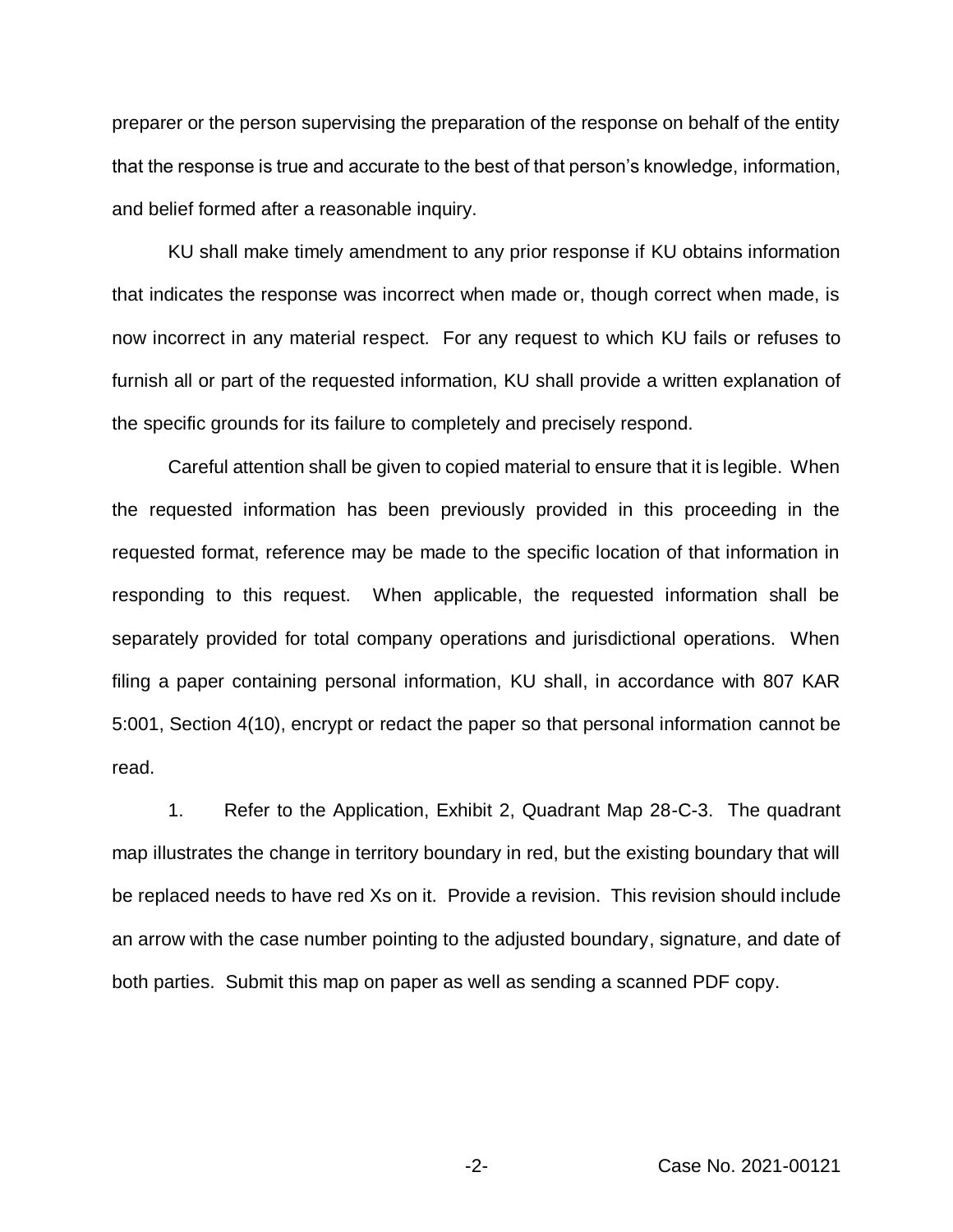2. Refer to the Application, Exhibit 3, Campbellsburg Site Map. The PDF file has a warning that at least one signature has problems. Sign, date, and submit a paper map and a scanned PDF copy.

3. Refer to the Application, page 3. Provide a cost estimate of the new electric distribution facilities required of KU vs. Shelby Energy Cooperative, Inc. (Shelby Energy) to serve the Whitlow family.

4. Provide a map to show the existing KU and Shelby Energy distribution facilities, and the location of the proposed KU line to the Whitlow residence and the alternative Shelby Energy line. Submit this map on paper as well as sending a scanned PDF copy.

Shale C. Thedway

Linda C. Bridwell, PE Executive Director Public Service Commission P.O. Box 615 Frankfort, KY 40602

DATED \_\_\_\_\_\_\_\_\_\_\_\_\_\_\_ MAR 26 2021

cc: Parties of Record